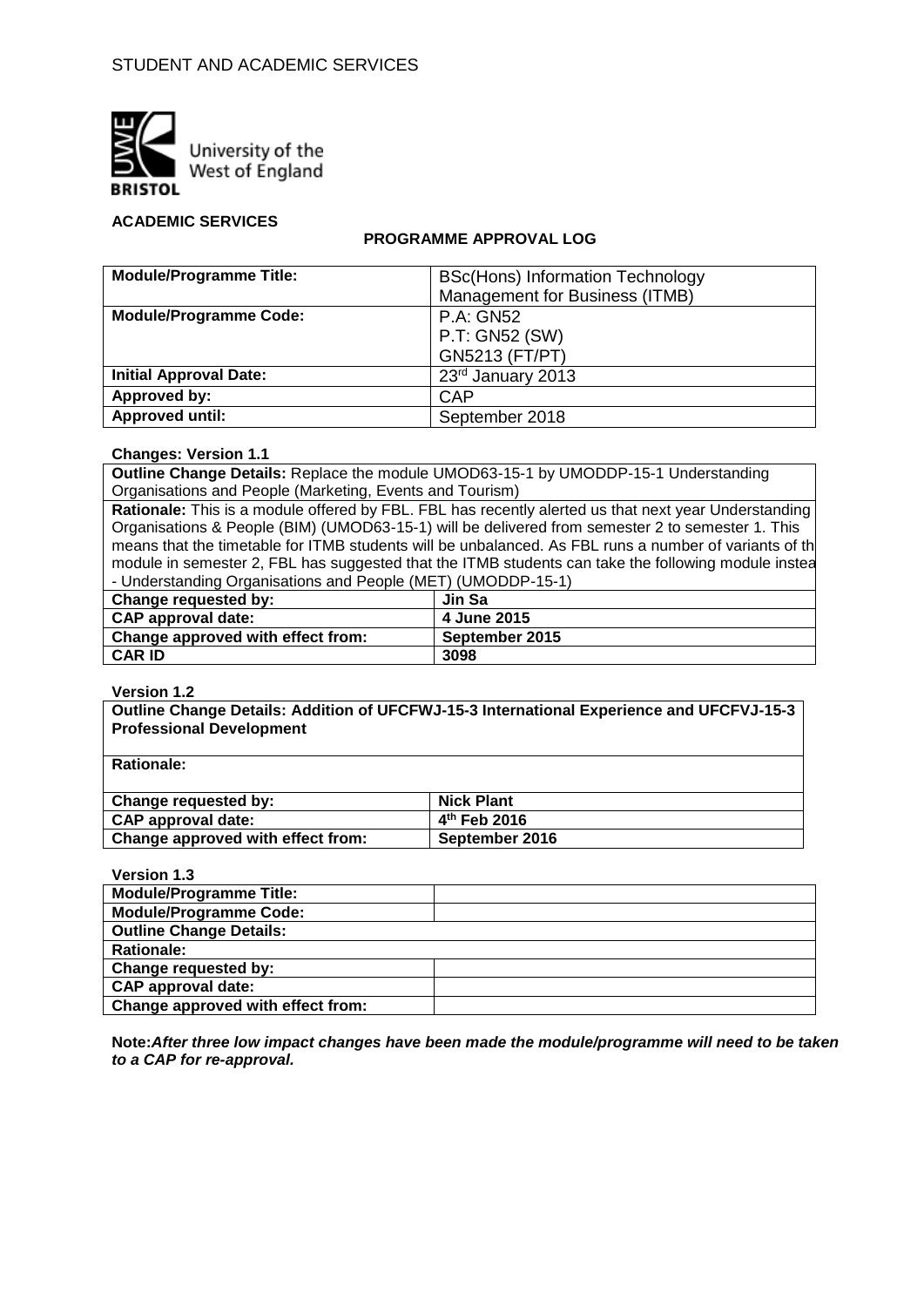# STUDENT AND ACADEMIC SERVICES



**Part 1: Basic Data**

#### **PROGRAMME SPECIFICATION**

| Part 1: Basic Data                                               |                                                                                                                                                                                            |                                                                  |
|------------------------------------------------------------------|--------------------------------------------------------------------------------------------------------------------------------------------------------------------------------------------|------------------------------------------------------------------|
| <b>Awarding Institution</b>                                      | <b>UWE</b>                                                                                                                                                                                 |                                                                  |
| <b>Teaching Institution</b>                                      | <b>UWE</b>                                                                                                                                                                                 |                                                                  |
| <b>Delivery Location</b>                                         | <b>UWE</b>                                                                                                                                                                                 |                                                                  |
| <b>Faculty responsible for</b><br>programme                      | <b>Faculty of Environment and Technology</b>                                                                                                                                               |                                                                  |
| Department responsible for<br>programme                          | Department of Computer Science and Creative Technologies                                                                                                                                   |                                                                  |
| Modular Scheme Title                                             | IS Undergraduate Programmes                                                                                                                                                                |                                                                  |
| <b>Professional Statutory or</b><br><b>Regulatory Body Links</b> | e-skills UK Accredited (Sept 2011-Sept 2016)                                                                                                                                               |                                                                  |
| Name of PSRB<br>Type of approval<br><b>Dates</b>                 |                                                                                                                                                                                            |                                                                  |
| <b>Highest Award Title</b>                                       |                                                                                                                                                                                            | BSc (Hons) Information Technology Management for Business (ITMB) |
| <b>Default Award Title</b>                                       |                                                                                                                                                                                            |                                                                  |
| <b>Interim Award Titles</b>                                      | BSc Information Technology Management for Business (ITMB)<br>Dip HE Information Technology Management for Business (ITMB)<br>Cert HE Information Technology Management for Business (ITMB) |                                                                  |
| <b>UWE Progression Route</b>                                     |                                                                                                                                                                                            |                                                                  |
| <b>Mode(s) of Delivery</b>                                       | Full time, part time, SW                                                                                                                                                                   |                                                                  |
| <b>Codes</b>                                                     | <b>UCAS: GN52</b>                                                                                                                                                                          | <b>JACS:</b>                                                     |
|                                                                  | <b>ISIS2: GN52</b>                                                                                                                                                                         | <b>HESA:</b>                                                     |
| <b>Relevant QAA Subject</b><br><b>Benchmark Statements</b>       | Computing and Business and Management                                                                                                                                                      |                                                                  |
| <b>CAP Approval Date</b>                                         | 29 May 2018                                                                                                                                                                                |                                                                  |
| <b>Valid From</b>                                                | September 2018                                                                                                                                                                             |                                                                  |
| <b>Version</b>                                                   | 2                                                                                                                                                                                          |                                                                  |

## **Part 2: Educational Aims of the Programme**

The aims of the BSc Information Technology Management for Business programme are to:

- 1. provide students with a broad background of business operations, procedures and culture applicable to a career in an IT environment;
- 2. enable students to recognise the role and importance of information systems within business organisations and the range of potential benefits from the application of information technology to information systems;
- 3. develop students' knowledge and practical skills to select and employ appropriate techniques and methods for understanding and developing information systems in business contexts;
- 4. equip students with sufficient technical knowledge to play a key management role in an IT related environment;
- 5. develop both personal and inter-personal skills to enable the students to work closely and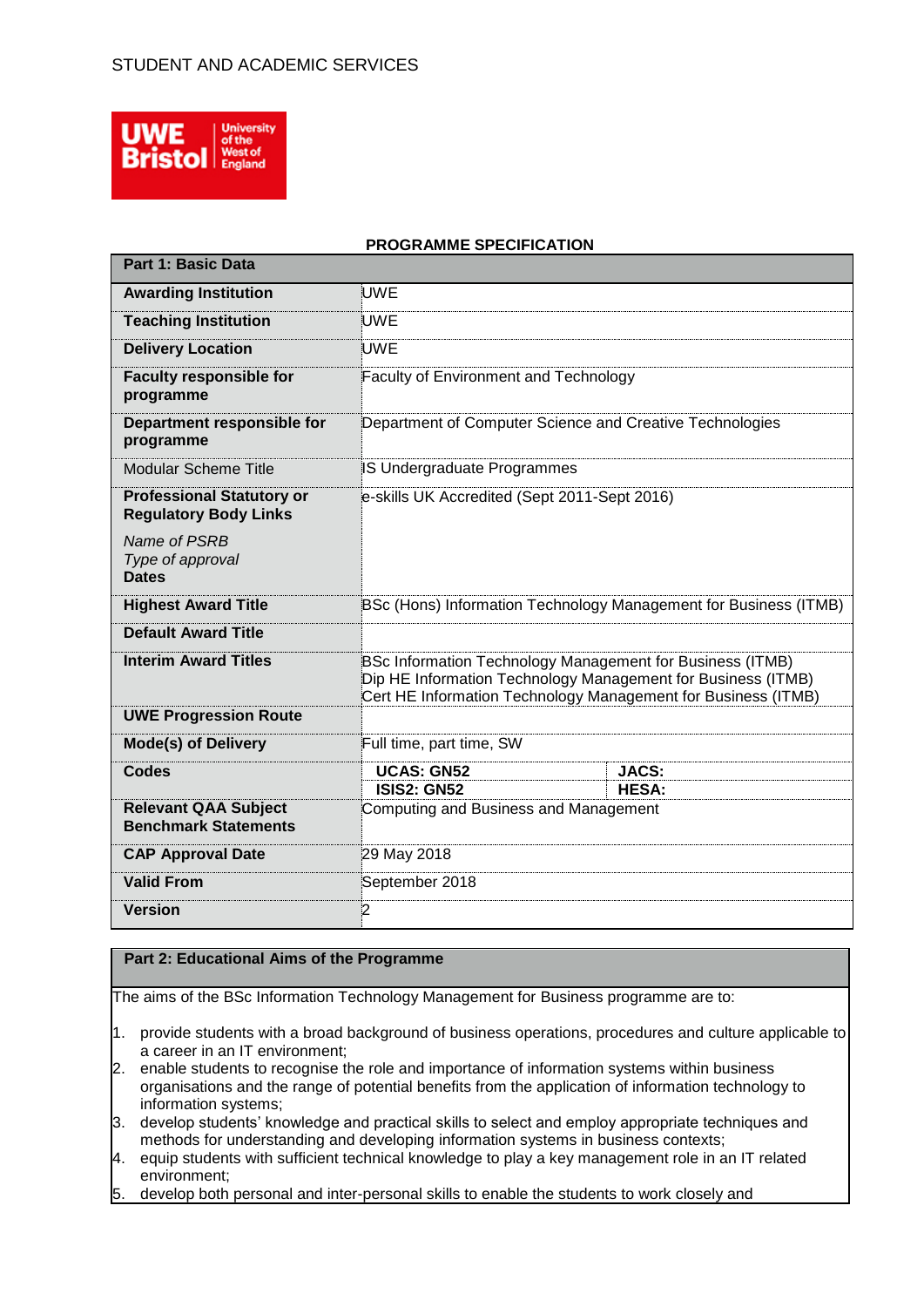#### **Part 2: Educational Aims of the Programme**

- communicate with employees in non-IT related areas of an organisation;
- 6. provide students with a set of problem-solving and modelling skills appropriate to IT related business operations;
- 7. enable the students to play a management role in an IT project; and gain business experience in a project oriented environment;
- 8. develop the students' critical, evaluative team working and problem-solving abilities that will be valuable to them in any career;
- 9. continue the development of those general study skills that will enable students to become independent, lifelong learners.

| Part 3: Learning Outcomes of the Programme                                                                                                                                                                                                                                                                                                                                                                                                                                                                                                                                              |                                                                                                                                                                                                                                                                                                                                                                                                                                                                                                                                                                                                                                                                                                                                                                                                                                                                                                                                                                                                                                                                                                                                                                                                                                                                                                                                                                                                                                                           |  |
|-----------------------------------------------------------------------------------------------------------------------------------------------------------------------------------------------------------------------------------------------------------------------------------------------------------------------------------------------------------------------------------------------------------------------------------------------------------------------------------------------------------------------------------------------------------------------------------------|-----------------------------------------------------------------------------------------------------------------------------------------------------------------------------------------------------------------------------------------------------------------------------------------------------------------------------------------------------------------------------------------------------------------------------------------------------------------------------------------------------------------------------------------------------------------------------------------------------------------------------------------------------------------------------------------------------------------------------------------------------------------------------------------------------------------------------------------------------------------------------------------------------------------------------------------------------------------------------------------------------------------------------------------------------------------------------------------------------------------------------------------------------------------------------------------------------------------------------------------------------------------------------------------------------------------------------------------------------------------------------------------------------------------------------------------------------------|--|
| The award route provides opportunities for students to develop and demonstrate knowledge and<br>understanding, qualities, skills and other attributes in the following areas:                                                                                                                                                                                                                                                                                                                                                                                                           |                                                                                                                                                                                                                                                                                                                                                                                                                                                                                                                                                                                                                                                                                                                                                                                                                                                                                                                                                                                                                                                                                                                                                                                                                                                                                                                                                                                                                                                           |  |
| <b>Learning Outcomes</b>                                                                                                                                                                                                                                                                                                                                                                                                                                                                                                                                                                | Teaching, Learning and Assessment Strategies                                                                                                                                                                                                                                                                                                                                                                                                                                                                                                                                                                                                                                                                                                                                                                                                                                                                                                                                                                                                                                                                                                                                                                                                                                                                                                                                                                                                              |  |
| A Knowledge and Understanding                                                                                                                                                                                                                                                                                                                                                                                                                                                                                                                                                           |                                                                                                                                                                                                                                                                                                                                                                                                                                                                                                                                                                                                                                                                                                                                                                                                                                                                                                                                                                                                                                                                                                                                                                                                                                                                                                                                                                                                                                                           |  |
| A Knowledge and understanding of                                                                                                                                                                                                                                                                                                                                                                                                                                                                                                                                                        | Teaching/learning methods and strategies:                                                                                                                                                                                                                                                                                                                                                                                                                                                                                                                                                                                                                                                                                                                                                                                                                                                                                                                                                                                                                                                                                                                                                                                                                                                                                                                                                                                                                 |  |
| 1. foundations and history of Information Technology<br>(IT) and trends in IT<br>2. hardware and software components of IT,<br>networks and databases<br>3. business information systems applications<br>4. systems analysis and design methods and<br>techniques<br>5. the information systems (IS) development process<br>6. IS development practice<br>7. project management<br>8. relationship between computer-based IS and<br>business objectives<br>9. business organisations and operations<br>10. strategic issues for business<br>11. the Internet/WWW/e-commerce environment | The approach to teaching and learning is based on a<br>core theme: the examination of the Information<br>Practitioner in which applications for business are<br>understood and developed.<br>Basic concepts of technology, business and working<br>in teams are introduced at level 1 together with the<br>tools and methods of system development. In the<br>Information Practitioner (TIP) 1 and then in TIP 2 & 3<br>students work on projects developing over time from<br>more simple towards more complex tasks, as well as<br>from individual towards group tasks.<br>Theory and practice become progressively<br>intertwined in successive levels of the award,<br>achieving a culminating integration in The Information<br>Practitioner 3 during which the students work in a<br>group to undertake a piece of work with an external<br>client.<br>Throughout, knowledge and understanding are<br>developed by parallel engagements with theory and<br>practice, mediated by constant discussion and<br>evaluation.<br>The Bristol Business School modules develop<br>knowledge regarding how business functions,<br>including financial information, operations<br>management, human resource management and<br>strategic management. The business context for<br>information systems thus becomes paramount and is<br>subject to critical analysis in Strategic Management.<br>Assessment:<br>Knowledge and understanding are assessed at the |  |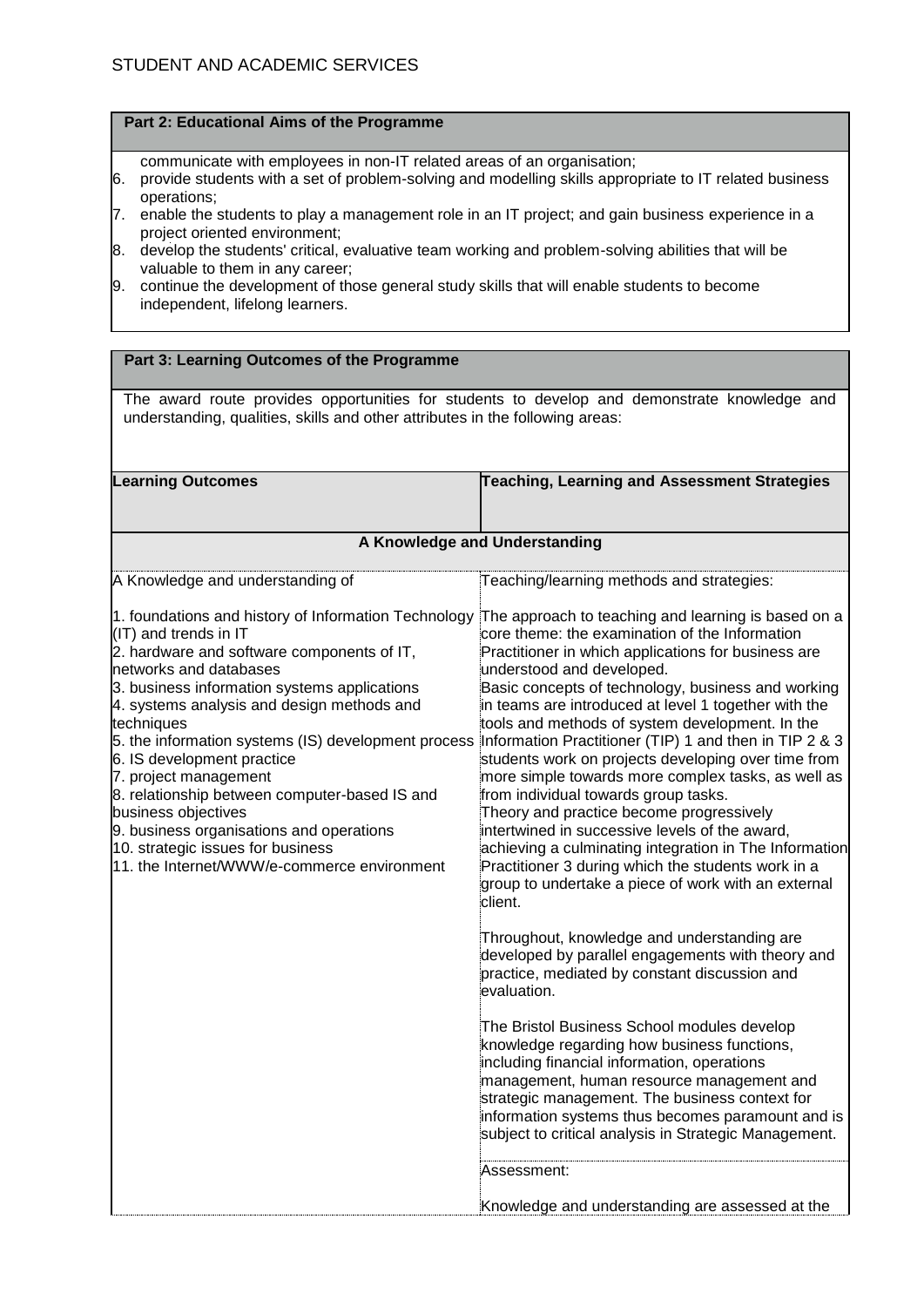| Part 3: Learning Outcomes of the Programme                                                                                                                                                          |                                                                                                                                                                                                                                                                                                                                                                                                                                                                                                                                                    |
|-----------------------------------------------------------------------------------------------------------------------------------------------------------------------------------------------------|----------------------------------------------------------------------------------------------------------------------------------------------------------------------------------------------------------------------------------------------------------------------------------------------------------------------------------------------------------------------------------------------------------------------------------------------------------------------------------------------------------------------------------------------------|
|                                                                                                                                                                                                     | conceptual and theoretical level by examination,<br>primarily, and practically in coursework assignments.<br>Different elements are covered as follows:                                                                                                                                                                                                                                                                                                                                                                                            |
|                                                                                                                                                                                                     | Technological elements (1 & 2): in the<br>Information Technology, eBusiness and<br>Data, Schemas and Applications modules.                                                                                                                                                                                                                                                                                                                                                                                                                         |
|                                                                                                                                                                                                     | Systems analysis and design methods & the<br>information systems (IS) development<br>process (4,5 & 6) in the Business<br>Applications module as well as in The<br>Information Practitioner 2 & 3                                                                                                                                                                                                                                                                                                                                                  |
|                                                                                                                                                                                                     | Project management (7) in the Project<br>Management module, as well as in The<br>Information Practitioner 2 & 3 in which<br>students teams conduct IS project work.                                                                                                                                                                                                                                                                                                                                                                                |
|                                                                                                                                                                                                     | Business Organisations, operations, finance,<br>human resource management and strategic<br>issues and the relationship to IS (8, 9, & 10)<br>in the various Business School modules.                                                                                                                                                                                                                                                                                                                                                               |
|                                                                                                                                                                                                     | The use of business applications, information<br>$\bullet$<br>systems development practice and the<br>Internet and e-commerce (3, 6,10) are<br>developed through E-Business, and the<br>information Practice modules at levels 2 & 3.                                                                                                                                                                                                                                                                                                              |
|                                                                                                                                                                                                     | The<br>internet/www<br>and<br>eBusiness<br>are<br>developed through Business Applications<br>and eBusiness.                                                                                                                                                                                                                                                                                                                                                                                                                                        |
|                                                                                                                                                                                                     | <b>B Intellectual Skills</b>                                                                                                                                                                                                                                                                                                                                                                                                                                                                                                                       |
| <b>B</b> Intellectual Skills                                                                                                                                                                        | Teaching/learning methods and strategies:                                                                                                                                                                                                                                                                                                                                                                                                                                                                                                          |
| 1. Critical Thinking<br>2. Analysis<br>3. Synthesis of different types of information<br>4. Evaluation<br>5. Problem Solving<br>6. Appreciate problem contexts<br>7. Balance conflicting objectives | Intellectual skills are developed by exploring the<br>issues surrounding the application of information<br>systems in human contexts. Because 'context' is<br>understood as fundamental, and not as an outer<br>layer on a technical core, these cognitive skills tend<br>to be developed in parallel, rather than sequentially.<br>Thus, element 6 is developed alongside elements 5<br>and 2; element 7 is developed alongside element 3;<br>and elements 1 and 4 are inculcated from the<br>beginning.                                          |
|                                                                                                                                                                                                     | Element 6 is particularly salient in IS, where 'problem<br>context' is understood broadly, to include<br>organisational and social settings, as well as a<br>historical perspective. This produces a concomitant<br>breadth in elements 3 and 5, because problems are<br>viewed as sociotechnical (and situated) rather than<br>technical (and abstract), and relevant information<br>sources are correspondingly expanded. The award<br>has a strong focus on the usability and accessibility<br>of information systems, so that element 7 has to |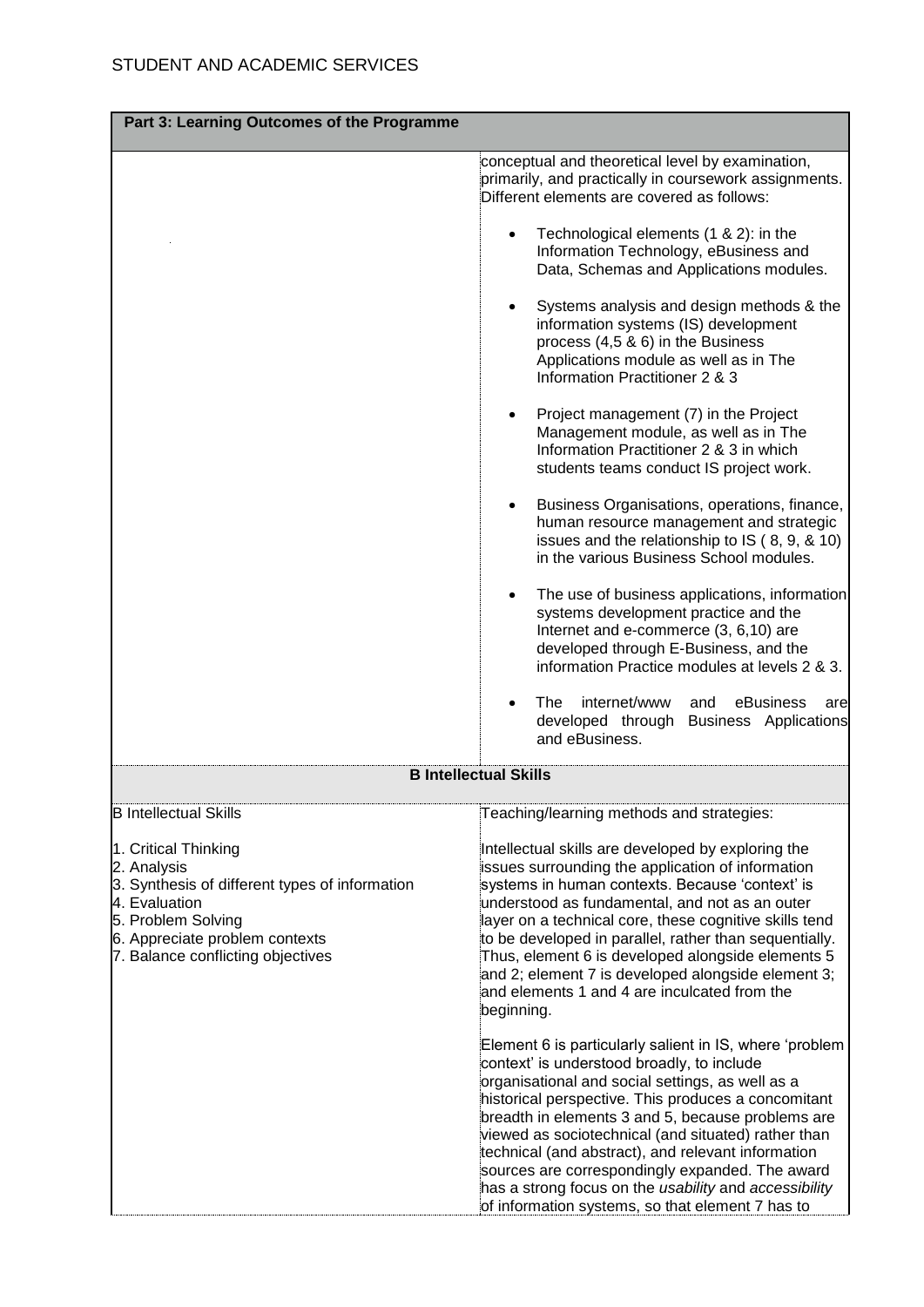| Part 3: Learning Outcomes of the Programme                                                                                                  |                                                                                                                                                                                                                                                                                                                                                                                                                                                                                                                                                                                                                                                                |  |
|---------------------------------------------------------------------------------------------------------------------------------------------|----------------------------------------------------------------------------------------------------------------------------------------------------------------------------------------------------------------------------------------------------------------------------------------------------------------------------------------------------------------------------------------------------------------------------------------------------------------------------------------------------------------------------------------------------------------------------------------------------------------------------------------------------------------|--|
|                                                                                                                                             | address the spread and diversity of requirements and<br>objectives present in the user community.                                                                                                                                                                                                                                                                                                                                                                                                                                                                                                                                                              |  |
|                                                                                                                                             | This concurrence of intellectual skills is foremost<br>developed in the Information Practitioner modules in<br>which the contexts at each level demand growing<br>opportunities to develop and reflect on these skills<br>through case studies (Level 1), university clients<br>(level 2), and external clients (level 3).                                                                                                                                                                                                                                                                                                                                     |  |
|                                                                                                                                             | Modules with a higher theoretical or descriptive<br>content are the ones where synthesising different<br>types of information (3) will be most overt. The<br>practice modules are designed to achieve a<br>synthesis between theoretical and practical<br>knowledge. Critical thinking (1) and evaluation (4),<br>are foundational principles for the IS discipline as<br>conceived at UWE. Attention to these is seen<br>everywhere in the award, from the Level 1 technical<br>modules upwards, demonstrating the core<br>commitment in IS awards, including one like this with<br>significant technical content, to developing reflective<br>practitioners. |  |
|                                                                                                                                             | Assessment:                                                                                                                                                                                                                                                                                                                                                                                                                                                                                                                                                                                                                                                    |  |
|                                                                                                                                             | These cognitive skills permeate the award and<br>cannot be narrowly tied down to the assessment in<br>particular modules. Some general observations can<br>be made:                                                                                                                                                                                                                                                                                                                                                                                                                                                                                            |  |
|                                                                                                                                             | analysis (2), problem solving (5), evaluation<br>(4), the appreciation of problem contexts (6)<br>and balancing conflicting objectives (7) are<br>most directly assessed by coursework in the<br><b>Business Applications, Information</b><br><b>Practitioner and Strategic Management</b><br>modules                                                                                                                                                                                                                                                                                                                                                          |  |
|                                                                                                                                             | critical thinking (1), synthesis (3), and<br>٠<br>evaluation (5) can be well assessed<br>throughout by examination, but in this award<br>are also assessed for their practical<br>realisation in dissertation, project and design<br>work                                                                                                                                                                                                                                                                                                                                                                                                                      |  |
| <b>C Subject, Professional and Practical Skills</b>                                                                                         |                                                                                                                                                                                                                                                                                                                                                                                                                                                                                                                                                                                                                                                                |  |
| C Subject, Professional and Practical Skills                                                                                                | Teaching/learning methods and strategies:                                                                                                                                                                                                                                                                                                                                                                                                                                                                                                                                                                                                                      |  |
| Students on this award will be able to:<br>1. conduct an organisational analysis highlighting<br>issues and concerns surrounding the use of | The skills developed in the award can be grouped<br>into four major categories:                                                                                                                                                                                                                                                                                                                                                                                                                                                                                                                                                                                |  |
| information systems<br>2. conduct user requirements analysis<br>3. specify requirements for information systems<br>applications             | 1. generic skills in IS analysis, design, and<br>implementation, leading towards general<br>competency in IS practice                                                                                                                                                                                                                                                                                                                                                                                                                                                                                                                                          |  |
| 4. model and design procedures, data structures,<br>information systems (IS)                                                                | 2. specific skills in application development such as<br>database applications, Internet, particularly Web,                                                                                                                                                                                                                                                                                                                                                                                                                                                                                                                                                    |  |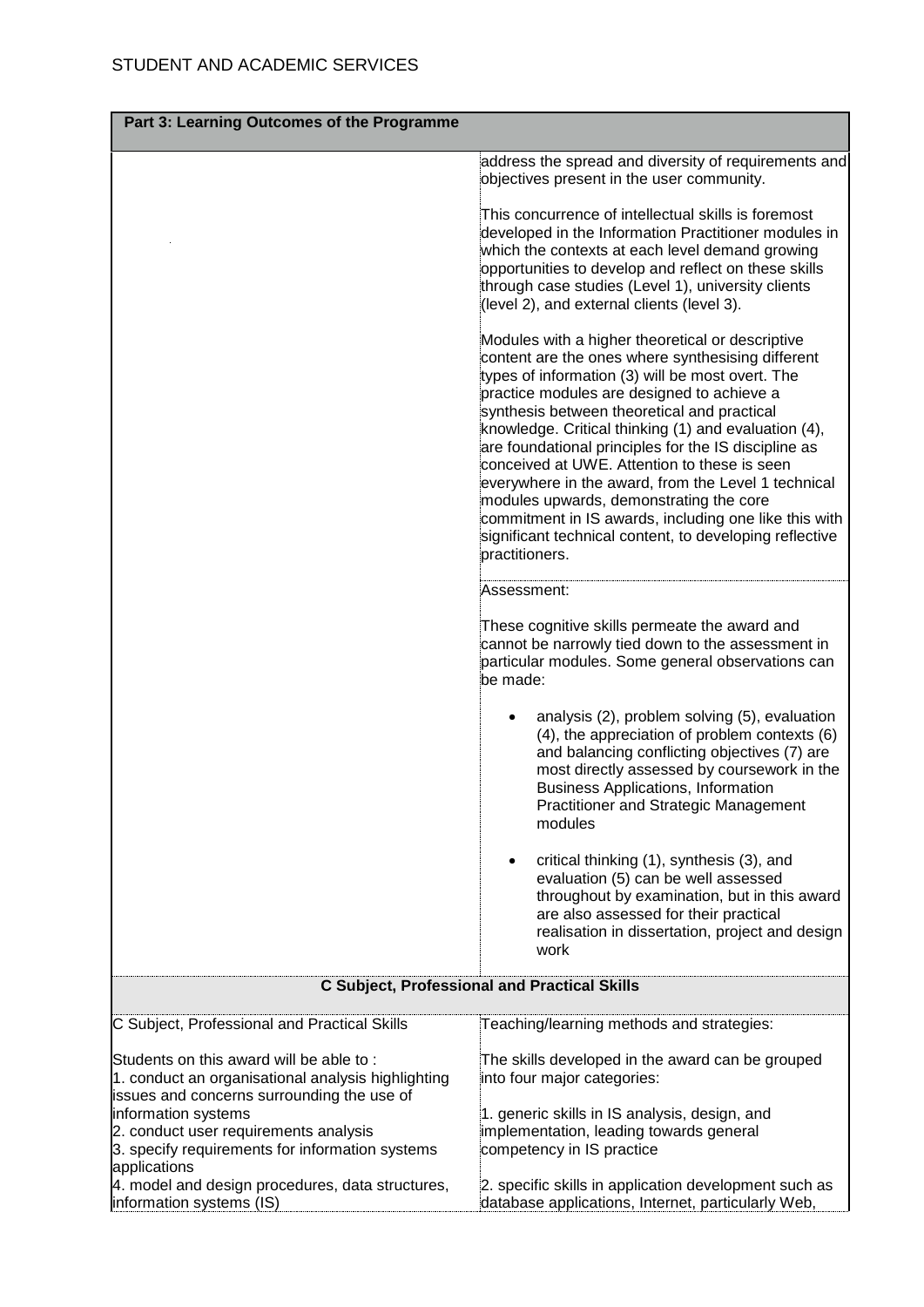| Part 3: Learning Outcomes of the Programme<br>5. construct basic IS, including web-based IS<br>6. follow system development methods, including<br>prototyping<br>8. work (alone and in teams) in disciplined manner on to understanding and meeting the specific<br>IT development projects<br>9. integrate design methods, working methods, and<br>toolsets to achieve coherent and focused practice in<br>application of information systems in organisational<br>contexts<br>10.discuss the achievement of operational and<br>strategic business objectives through the<br>application of information systems | analysis and design, leading towards competency in<br>usability and functionality design<br>7. build applications using tools, methods, packages 3. in respect of the application context, skills relating<br>organisational needs of an organisation<br>4. skills relating to the application of information<br>technology and information systems to business<br>objectives and the issues surrounding their use.<br>These four skill sets are developed in parallel from<br>the beginning of the course, each gaining momentum<br>as the course progresses, and mutually supporting<br>one another. All four, for effective development,<br>depend on collaboration and outward orientation<br>towards use and users.<br>The development of these skill sets requires focused<br>material delivery and assignment design on the part<br>of tutors, extensive student lab work and group work,<br>exposure to real-world business requirements, and<br>commitment and creativity on the part of students.<br>Assessment:<br>For the development of these skills, coursework is<br>particularly important, though students' ability to<br>reflect on experience and extend it to an analysis of<br>novel domains is also something that can be<br>examined formally. Subject-specific skills are<br>principally assessed as follows:<br>Development of a basic skill set for building<br>$\bullet$<br>IS, including abilities to model, analyse,<br>design and construct systems, to use tools,<br>methods, and packages effectively, and to<br>work effectively individually and in teams (1-<br>4, 6,9,10): are assessed in the Business<br>Applications, Information Technology, Data,<br>Schema and Applications and The<br>Information Practitioner modules.<br>Skills for developing business applications<br>(5,7, 9) are assessed in the Business<br>Applications and The Information Practitioner<br>modules<br>Skills relating to the meeting the needs of<br>business (1, 10) are assessed in the<br>Business Applications module and the<br>Business School modules. |
|------------------------------------------------------------------------------------------------------------------------------------------------------------------------------------------------------------------------------------------------------------------------------------------------------------------------------------------------------------------------------------------------------------------------------------------------------------------------------------------------------------------------------------------------------------------------------------------------------------------|-----------------------------------------------------------------------------------------------------------------------------------------------------------------------------------------------------------------------------------------------------------------------------------------------------------------------------------------------------------------------------------------------------------------------------------------------------------------------------------------------------------------------------------------------------------------------------------------------------------------------------------------------------------------------------------------------------------------------------------------------------------------------------------------------------------------------------------------------------------------------------------------------------------------------------------------------------------------------------------------------------------------------------------------------------------------------------------------------------------------------------------------------------------------------------------------------------------------------------------------------------------------------------------------------------------------------------------------------------------------------------------------------------------------------------------------------------------------------------------------------------------------------------------------------------------------------------------------------------------------------------------------------------------------------------------------------------------------------------------------------------------------------------------------------------------------------------------------------------------------------------------------------------------------------------------------------------------------------------------------------------------------------------------------------------------------------------------|
|                                                                                                                                                                                                                                                                                                                                                                                                                                                                                                                                                                                                                  | Integration of methods, tools, context and<br>teamwork (11) is particularly assessed in the<br>The Information Practitioner 3 project for an<br>external client.                                                                                                                                                                                                                                                                                                                                                                                                                                                                                                                                                                                                                                                                                                                                                                                                                                                                                                                                                                                                                                                                                                                                                                                                                                                                                                                                                                                                                                                                                                                                                                                                                                                                                                                                                                                                                                                                                                                  |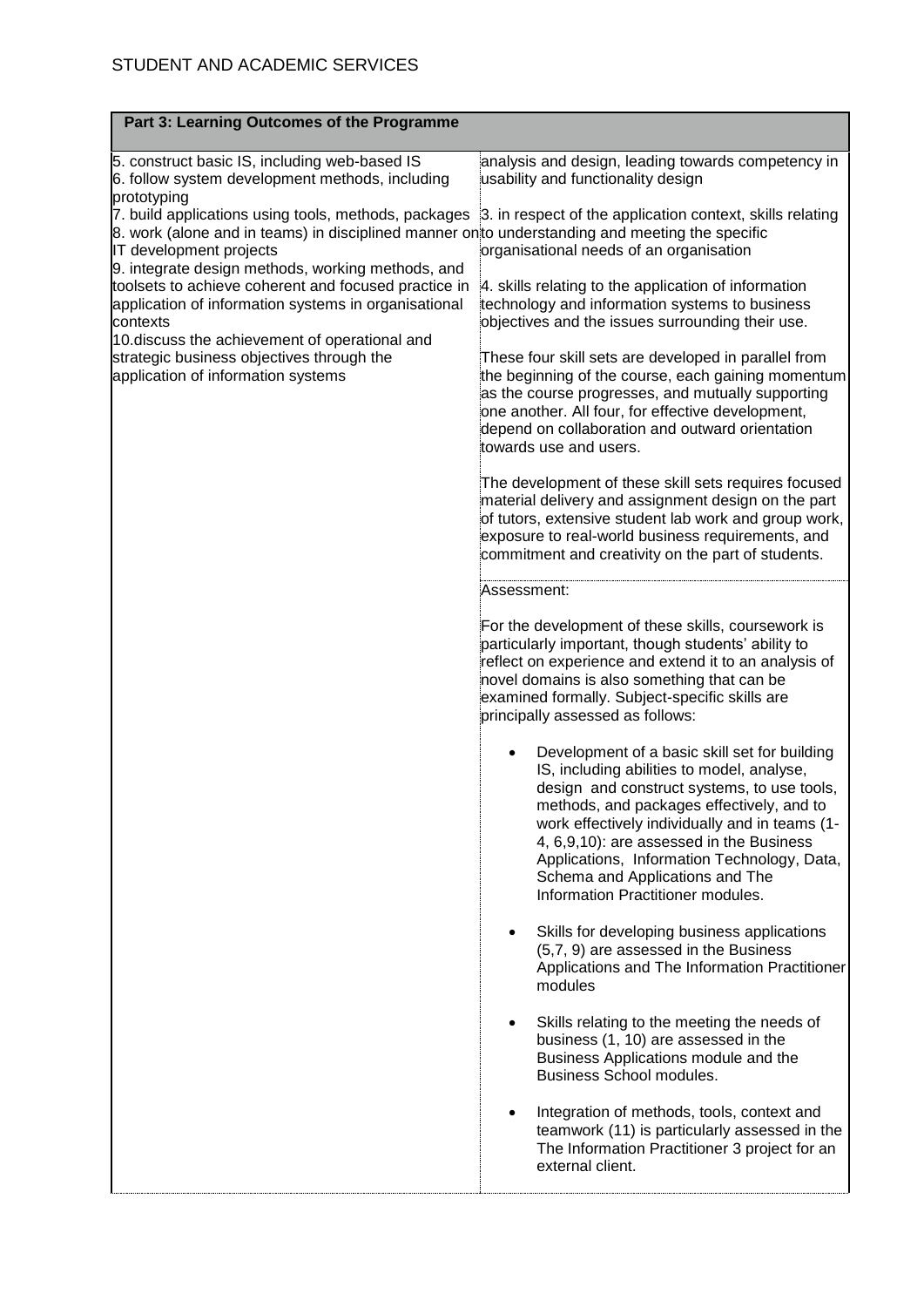| Part 3: Learning Outcomes of the Programme                                                                                                                                                                                                                                                                                                                                                                                                                                                                                                                                                                                                                                                                                                                                                                                                                                                                                                                                                                                                                                                                                                                                                                                               |                                                                                                                                                                                                                                                                                                                                                                                                                                                                                                                                                                                                                                                                                                                                                                                                                                                                                                                                                                                                                                                                                                                                                                                                                                                                                                                                                                                                                                                                                                                                                                                                                                                                                                                                                                                                                                                                                                                         |  |
|------------------------------------------------------------------------------------------------------------------------------------------------------------------------------------------------------------------------------------------------------------------------------------------------------------------------------------------------------------------------------------------------------------------------------------------------------------------------------------------------------------------------------------------------------------------------------------------------------------------------------------------------------------------------------------------------------------------------------------------------------------------------------------------------------------------------------------------------------------------------------------------------------------------------------------------------------------------------------------------------------------------------------------------------------------------------------------------------------------------------------------------------------------------------------------------------------------------------------------------|-------------------------------------------------------------------------------------------------------------------------------------------------------------------------------------------------------------------------------------------------------------------------------------------------------------------------------------------------------------------------------------------------------------------------------------------------------------------------------------------------------------------------------------------------------------------------------------------------------------------------------------------------------------------------------------------------------------------------------------------------------------------------------------------------------------------------------------------------------------------------------------------------------------------------------------------------------------------------------------------------------------------------------------------------------------------------------------------------------------------------------------------------------------------------------------------------------------------------------------------------------------------------------------------------------------------------------------------------------------------------------------------------------------------------------------------------------------------------------------------------------------------------------------------------------------------------------------------------------------------------------------------------------------------------------------------------------------------------------------------------------------------------------------------------------------------------------------------------------------------------------------------------------------------------|--|
| D Transferable Skills and other attributes                                                                                                                                                                                                                                                                                                                                                                                                                                                                                                                                                                                                                                                                                                                                                                                                                                                                                                                                                                                                                                                                                                                                                                                               |                                                                                                                                                                                                                                                                                                                                                                                                                                                                                                                                                                                                                                                                                                                                                                                                                                                                                                                                                                                                                                                                                                                                                                                                                                                                                                                                                                                                                                                                                                                                                                                                                                                                                                                                                                                                                                                                                                                         |  |
| D Transferable Skills and other attributes                                                                                                                                                                                                                                                                                                                                                                                                                                                                                                                                                                                                                                                                                                                                                                                                                                                                                                                                                                                                                                                                                                                                                                                               | Teaching/learning methods and strategies:                                                                                                                                                                                                                                                                                                                                                                                                                                                                                                                                                                                                                                                                                                                                                                                                                                                                                                                                                                                                                                                                                                                                                                                                                                                                                                                                                                                                                                                                                                                                                                                                                                                                                                                                                                                                                                                                               |  |
| 1. Communication skills: to communicate orally or in 1. Skill one is developed through a variety of<br>writing, including, for instance, the results of technical methods and strategies including the following:<br>investigations, to peers and/or to "problem owners".<br>2. Self-management skills: to manage one's own<br>time; to meet deadlines; to work with others having<br>gained insights into the problems of teambased<br>systems development.<br>3. IT Skills in Context (to use software in the context<br>of problem-solving investigations, and to interpret<br>findings)<br>4. Problem formulation: To investigate and express<br>problems in appropriate forms.<br>5. Progression to independent learning: To gain<br>experience of, and to develop skills in, learning<br>independently of structured class work. For example,<br>to develop the ability to use on-line facilities to further<br>self-study<br>6. Comprehension of professional literature: to read<br>and to use literature sources appropriate to the<br>discipline to support learning activities.<br>7. Working with Others: to be able to work as a<br>member of a team; to be aware of the benefits and<br>problems which teamwork can bring. | participation in tutorials and other discussion<br>$\bullet$<br>forums<br>negotiation of work plans and requirements<br>$\bullet$<br>with team members and clients<br>presentation of work to peers, staff, and<br>$\bullet$<br>clients<br>writing essays, reports, and examination<br>$\bullet$<br>answers<br>Students participate in electronic<br>$\bullet$<br>conferences, workshops, and group work<br>sessions.<br>2. Skill two is developed through a variety of methods<br>and strategies including the following:<br>self-managed practical work<br>$\bullet$<br>effective participation in tutorial and<br>$\bullet$<br>laboratory sessions<br>methodical execution of analysis and design<br>$\bullet$<br>tasks<br>synchronising with others in team work<br>$\bullet$<br>scheduling assignment work and revision<br>$\bullet$<br>scheduling and attending meetings with<br>$\bullet$<br>clients<br>3. Skill three is developed widely throughout the<br>programme including:<br>use of range of system development tools,<br>$\bullet$<br>methods and packages<br>regular involvement in systems analysis and<br>$\bullet$<br>design activity<br>cumulative mastery of tools and methods<br>use of online teaching materials<br>sustained use of the Internet<br>emphasis on user-centred and accessible<br>systems design work<br>building systems to a user-focused<br>specification<br>4. Skill four is developed through a variety of<br>methods and strategies including the following:<br>Students develop problem solving systems<br>$\bullet$<br>Students practice systems design and<br>$\bullet$<br>development using a variety of tools and<br>methods<br>5. Skill five is developed through a variety of methods<br>and strategies including the following:<br>Students are encouraged to research<br>$\bullet$<br>relevant topics in order to complete tutorial<br>task and project based work |  |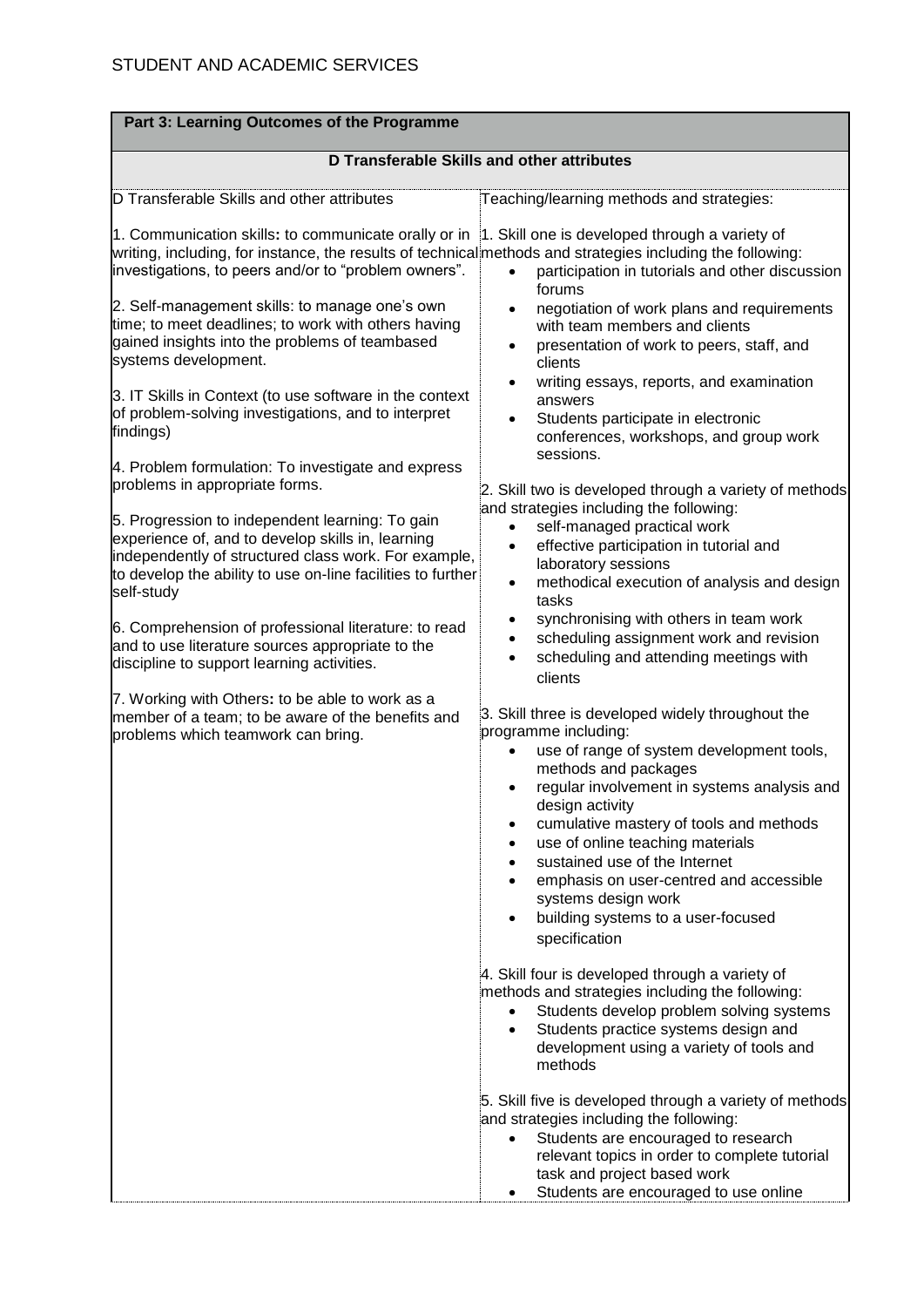| Part 3: Learning Outcomes of the Programme |                                                                                                                                                                                                                                                                                                                                                                                                                                                                                                                                                                                     |
|--------------------------------------------|-------------------------------------------------------------------------------------------------------------------------------------------------------------------------------------------------------------------------------------------------------------------------------------------------------------------------------------------------------------------------------------------------------------------------------------------------------------------------------------------------------------------------------------------------------------------------------------|
|                                            | facilities to discover information                                                                                                                                                                                                                                                                                                                                                                                                                                                                                                                                                  |
|                                            | 6. Skill six is developed through a variety of methods<br>and strategies including the following:<br>Students are encouraged to access online<br>$\bullet$<br>material                                                                                                                                                                                                                                                                                                                                                                                                              |
|                                            | 7. Skill seven is developed through a variety of<br>methods and strategies including the group work<br>undertaken in The Information Practitioner modules.                                                                                                                                                                                                                                                                                                                                                                                                                          |
|                                            | Assessment:                                                                                                                                                                                                                                                                                                                                                                                                                                                                                                                                                                         |
|                                            | All of the skills are demonstrated in varying degrees<br>in all assessments with the exception of teamwork,<br>which is required in important elements of the<br>coursework, and IT skills, needed for most of the<br>coursework. It would be impossible to progress to<br>completion on the award without demonstrating a<br>basic competence in all of these skills. These skills<br>are demonstrated in a variety of contexts including<br>examination<br>$\bullet$<br>poster presentations.<br>individual and group projects<br>Practical assignments<br>Portfolio of exercises |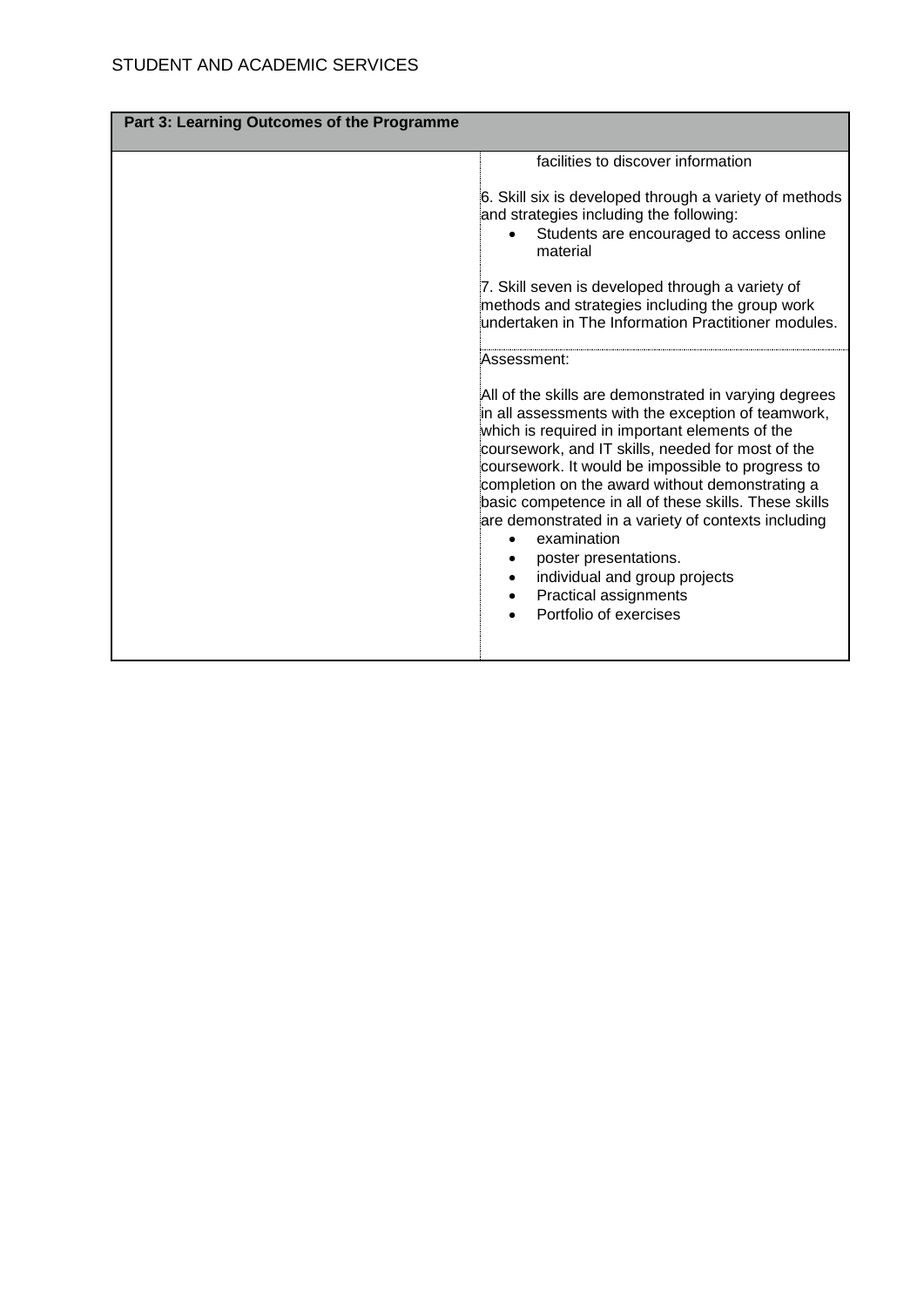# **Part 4: Programme Structure**

This structure diagram demonstrates the student journey from Entry through to Graduation for a **full time student**, including: level and credit requirements; interim award requirements; module diet, including compulsory and optional modules

| <b>ENTRY</b>                      | <b>Compulsory Modules</b>                                                                                                                                                                                                                                                                                                                                                                                 | <b>Optional Modules</b>         | <b>Interim Awards</b>                                                                                                                                                                                                                                     |
|-----------------------------------|-----------------------------------------------------------------------------------------------------------------------------------------------------------------------------------------------------------------------------------------------------------------------------------------------------------------------------------------------------------------------------------------------------------|---------------------------------|-----------------------------------------------------------------------------------------------------------------------------------------------------------------------------------------------------------------------------------------------------------|
| Year <sub>1</sub>                 | UFCFP3-30-1 Business<br>Applications<br>UFCFR3-30-1 Information<br>Technology<br>For 2018/19:<br>UFCF83-30-1<br>The information Practitioner 1<br>From 2019/20: UFCF83-30-1<br>IT Practice: Skills, Models and<br>Methods<br>UMAD4U-15-1 Understanding<br><b>Business and Financial</b><br>Information<br>UMODDP-15-1<br>Understanding Organisations and<br>people (MET)                                  | None                            | Certificate of Higher<br>Education in Information<br>Technology Management<br>for Business (ITMB)<br>(120 credits, of which not<br>less than 100 are at Level<br>1 or above)                                                                              |
| $\boldsymbol{\mathsf{N}}$<br>Year | <b>Compulsory Modules</b><br><b>UFCF6X-30-2</b><br>eBusiness<br><b>UFCFV4-30-2</b><br>Data Schemes and Applications<br>UFCFG6-30-2 Project<br>Management<br>For 2018/19 and 2019/20:<br>The Information Practitioner 2<br><b>UFCFN6-30-2</b><br>From 2020/21:<br>IT Practice: Collaborative Project<br><b>UFCFN6-30-2</b><br>Year Out: UFCFE6-15-3 Professional Experience: Students must take 15 credits | <b>Optional Modules</b><br>None | <b>Interim Awards</b><br>Diploma of Higher<br>Education in Information<br><b>Technology Management</b><br>for Business (ITMB)<br>(240 credits, of which not<br>less than 100 are at Level<br>2 or above and a further<br>120 are at Level 1 or<br>above.) |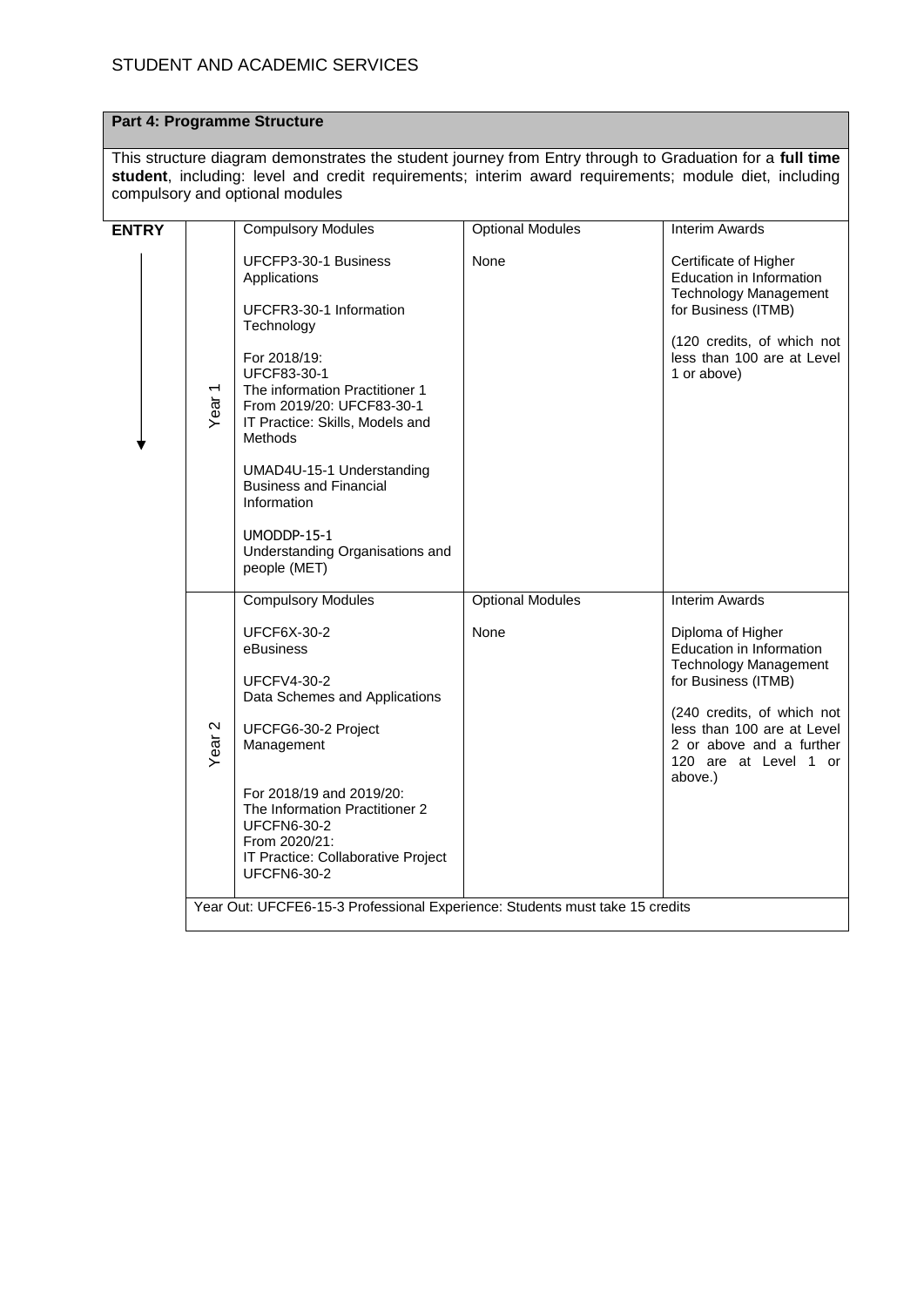# STUDENT AND ACADEMIC SERVICES

|  |          | <b>Compulsory Modules</b>                                                          | <b>Optional Modules</b>                                                               | Interim Awards                                                                |
|--|----------|------------------------------------------------------------------------------------|---------------------------------------------------------------------------------------|-------------------------------------------------------------------------------|
|  |          | UFCFM5-30-3 Information<br><b>Systems Dissertation</b><br>For 2018/19, 2019/20 and | UMSD87-15-3<br><b>Business</b><br>Innovation and Growth<br>UMOD6F-15-3 Organisational | <b>BSc Information</b><br><b>Technology Management</b><br>for Business (ITMB) |
|  |          | 2020/21:                                                                           | Leadership                                                                            | (300 credits with at least                                                    |
|  |          | UFCFP6-30-3                                                                        |                                                                                       |                                                                               |
|  |          | The Information Practitioner 3                                                     | UFCF95-15-3                                                                           | further 100 credits at level                                                  |
|  |          | From 2021/22:<br><b>Entrepreneurial Skills</b>                                     |                                                                                       | 2 or above and a further                                                      |
|  | $\infty$ | IT Practice: Consultancy Project                                                   |                                                                                       | 120 credits at level 1 or                                                     |
|  | Year     |                                                                                    | <b>UFCFX3-15-3</b>                                                                    | above)                                                                        |
|  |          | UFCFB5-15-3 Ethical and                                                            | Advanced Topics in Web                                                                |                                                                               |
|  |          | Professional Issues in                                                             | Development                                                                           |                                                                               |
|  |          | Computing and Digital Media                                                        |                                                                                       |                                                                               |
|  |          |                                                                                    | UFCFE6-15-3: Professional                                                             |                                                                               |
|  |          | UFCFA5-15-3 Information                                                            | Experience (students who                                                              |                                                                               |
|  |          | Networks and Society                                                               | completed this module during                                                          |                                                                               |
|  |          |                                                                                    | the placement year can use                                                            |                                                                               |
|  |          | <b>UMSD7T-15-3</b>                                                                 | this as their option module for                                                       |                                                                               |
|  |          | Strategic Management                                                               | year 3.) OR UFCFWJ-15-3                                                               |                                                                               |
|  |          |                                                                                    | International Experience OR                                                           |                                                                               |
|  |          |                                                                                    | UFCFVJ-15-3 Professional                                                              |                                                                               |
|  |          |                                                                                    | Development                                                                           |                                                                               |

# **GRADUATION**

## **Part 5: Entry Requirements**

The University's Standard Entry Requirements apply with the following additions/exceptions\*:

## **Part 6: Assessment**

A: Approved to University Regulations and Procedures

## **Part 7: Student Learning**

#### **Teaching, learning and assessment strategies to enable learning outcomes to be achieved and demonstrated**

At UWE, Bristol there is a policy for a minimum average requirement of 12 hours/week contact time over the course of the full undergraduate programme. This contact time encompasses a range of face to face activities as described below. In addition a range of other learning activities will be embedded within the programme which, together with the contact time, will enable learning outcomes to be achieved and demonstrated.

On the Information Technology Management for Business programme teaching is a mix of scheduled, independent and placement learning.

Central to the Faculty's developing Teaching and Learning Strategy is the intention to:

- create a community of learners, where staff and students work, learn and interact together to forward their own and each other's learning
- promote deep approaches to learning and lifelong learning
- create learning experiences that produce graduates with the ability to think critically and analytically and to take responsibility for the management of their own learning.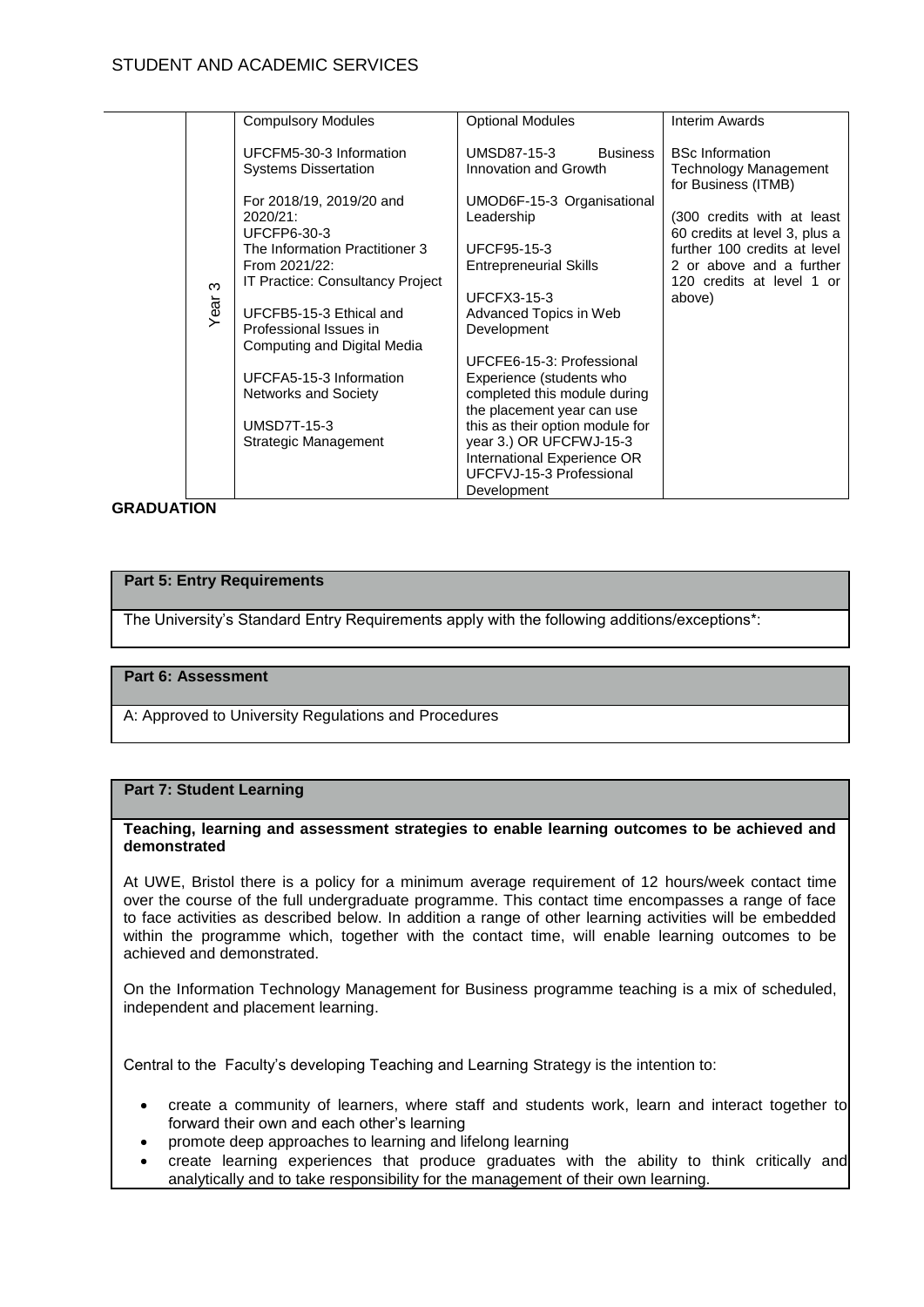## **Part 7: Student Learning**

provide support for a diverse body of learners

These principles inform the curriculum design and underpin the wide range of teaching, learning and assessment approaches that have been adopted. The strategy emphasises the value of variety in stimulating students and responding to their different preferred learning styles. Teaching teams are expected to be reflective about how chosen methods contribute to meeting the aims of the strategy. External examiners' comments confirm that this is generally well achieved.

The mode of delivery of a module is determined by its Module Leader, and typically involves a combination of one or more lectures, tutorials, 'lectorials', laboratory classes, group activities and individual and group project work. Academic advice and support is the responsibility of the staff delivering the module in question. Staff are expected to be available outside normal timetabled hours, either by appointment or during published "surgery" hours, in order to offer advice and guidance on matters relating to the material being taught and on its assessment.

The Faculty offers pastoral care through its Student Advisers, a team of staff who provide comprehensive, full-time student support service on a drop-in basis or by appointment. Student advisors are trained to provide advice on matters commonly of concern, including regulatory and other matters. The Adviser will, when necessary, advise the student to seek advice from other professional services including the university's Centre for Student Affairs or from members of academic staff.

In addition to the formally constituted Student Reps and Staff Forum, Student Representatives meet each semester with the Programme Leader to raise any matters of concern amongst their respective cohorts.

The university operates a Peer Assisted Learning Scheme in which level two students are recruited and paid to provide peer support to first year students on selected modules. PAL operates on Business Applications for ITMB.

All students have about one third of their timetabled first year class contact with the Programme Leaders team.

**Scheduled learning** includes lectures, seminars, tutorials, project supervision, demonstration, practical classes and workshops, external visits and work based learning. Scheduled sessions may vary slightly depending on the module choices made.

**Independent learning** includes hours engaged with essential reading, case study preparation, assignment preparation and completion etc. These sessions constitute an average time per level as indicated in the table below. Scheduled sessions may vary slightly depending on the module choices made.

**Placement learning**: may include a practice placement. This constitutes an average per level as indicated below.

**Web Conferencing** A notable distinguishing feature on the BSc Information Technology Management for Business are the Inspirational Guru lectures. The Guru lectures are delivered both in person and remotely (electronically in real-time to allow student interaction). CSCT has developed appropriate facilities for web conferencing (an interactive video link). A Guru Lecture schedule is published by e-skills UK on an annual basis in July for the following academic year. This provides dates, topics and likely Gurus and enables the content of the Guru Lectures to be assimilated into the teaching and learning of appropriate modules.

**Class Activities** The mode of delivery of a module is determined by its Module Leader, and typically involves a combination of one or more lectures, tutorials, 'lectorials', laboratory classes, group activities and individual and group project work.

**Academic Support** Academic advice and support is the responsibility of the staff delivering the module in question. Staff are expected to be available outside normal timetabled hours, either by appointment or during published "surgery" hours, in order to offer advice and guidance on matters relating to the material being taught and on its assessment.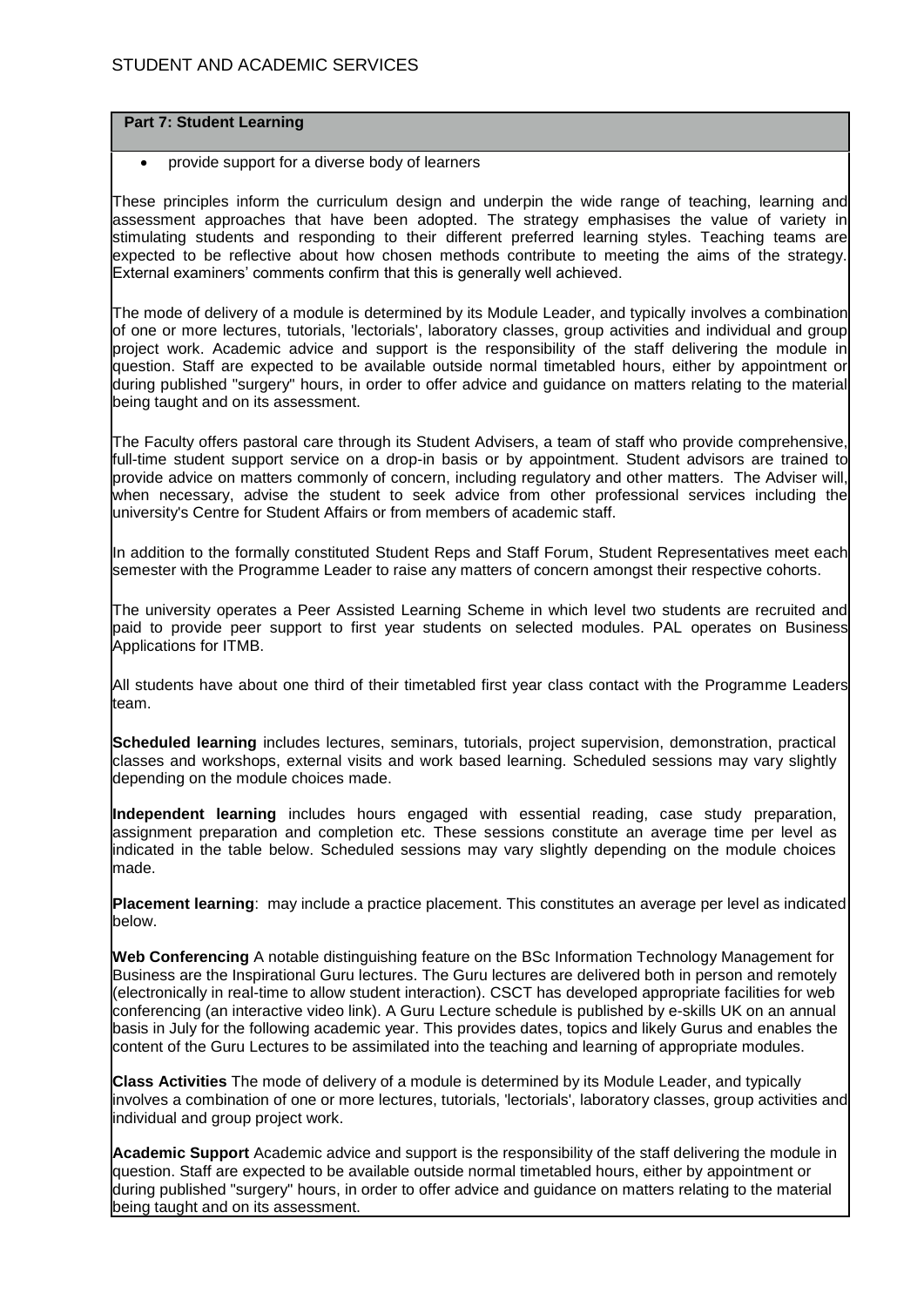#### **Part 7: Student Learning**

#### **Pastoral Care**

The University divides responsibilities for pastoral care between academic personal tutors who look after the academic well-being of students and Student Advisors who provide comprehensive, full-time student support on a range of issues including funding, academic regulations, personal and health issues. The service operates on a drop-in basis or by appointment.

**Peer Assisted Learning (PAL).** The operates a Peer Assisted Learning Scheme in which L2 students are recruited and paid to provide peer support to first year students on selected modules.

## **Progression to Independent Study**

Many modules require students to carry out independent study, such as research for projects and assignments, and a full range of facilities are available at all sites to help students with these. The philosophy is accordingly to offer students both guided support and opportunities for independent study. Guided support, mainly in the form of timetabled sessions, takes the form of lectures, tutorials, seminars and practical laboratory sessions. Students are expected to attend all sessions on their timetable, and this is especially important because of the high content of practical work in the programme.

The progression to independent study will also be assisted by the nature of the support offered in individual modules. Typically, module leaders will provide a plan for the module indicating the activities to be carried out and the forms of learning to be undertaken during the delivery of the module, with a view to encouraging students to plan ahead and to take responsibility for managing their time and resources.

**Computing Facilities** The Faculty offers specialised computing facilities and user support alongside the general University provisions. Their nature and extent changes from time to time, as hardware and software provision is updated to follow technological change and as availability of resources permits.

**Wireless Connectivity** is available throughout the University including the library. This enables students to work in small groups in a variety of formal and informal spaces while also being able to access library catalogues, UWEonline, the University's Virtual Learning Environment (VLE) and the internet.

#### **Description of Distinctive Features and Support**

e-skills UK Employer's Strategy Forum is responsible for setting the overall strategy for the ITMB programme and is committed to maintaining its quality and its relevance to their respective industries. It also plays a key role in the delivery of the programme, by providing hands-on support to ITMB lecturers and students. In this way it helps ITMB students develop the knowledge and the skills required to enable them to secure management careers in the IT world - particularly within its own member companies. The high level of employer involvement helps to confirm and consolidate the relevance and importance of the topics and subjects covered by the award, to broaden the context of study for the students through exposure to contemporary applications, initiatives and issues and to inspire them to see their education as a powerful force in their personal and professional development.

The support of such a large number of e-skills UK Employer's Strategy Forum member companies has proved both valuable to and popular with students. Employer involvement has taken a number of forms including:

- delivering GURU lectures
- the sponsoring of both inter and intra student competitions
- the hosting of 'all student away day events'
- mock selection centres/interviews

Employer 'know-how' is very much key to the undergraduates' experience throughout the ITMB course and the e-skills invited 'Guru Lecture' series is a key element in bridging the academic and business worlds. There are approximately 12 Guru Lectures throughout the academic year and undergraduates on the ITMB Degree course are strongly encouraged to attend all of them. Lectures are hosted (in turn) by one of the participating universities and broadcast live to the others using e/pop web conferencing software. They are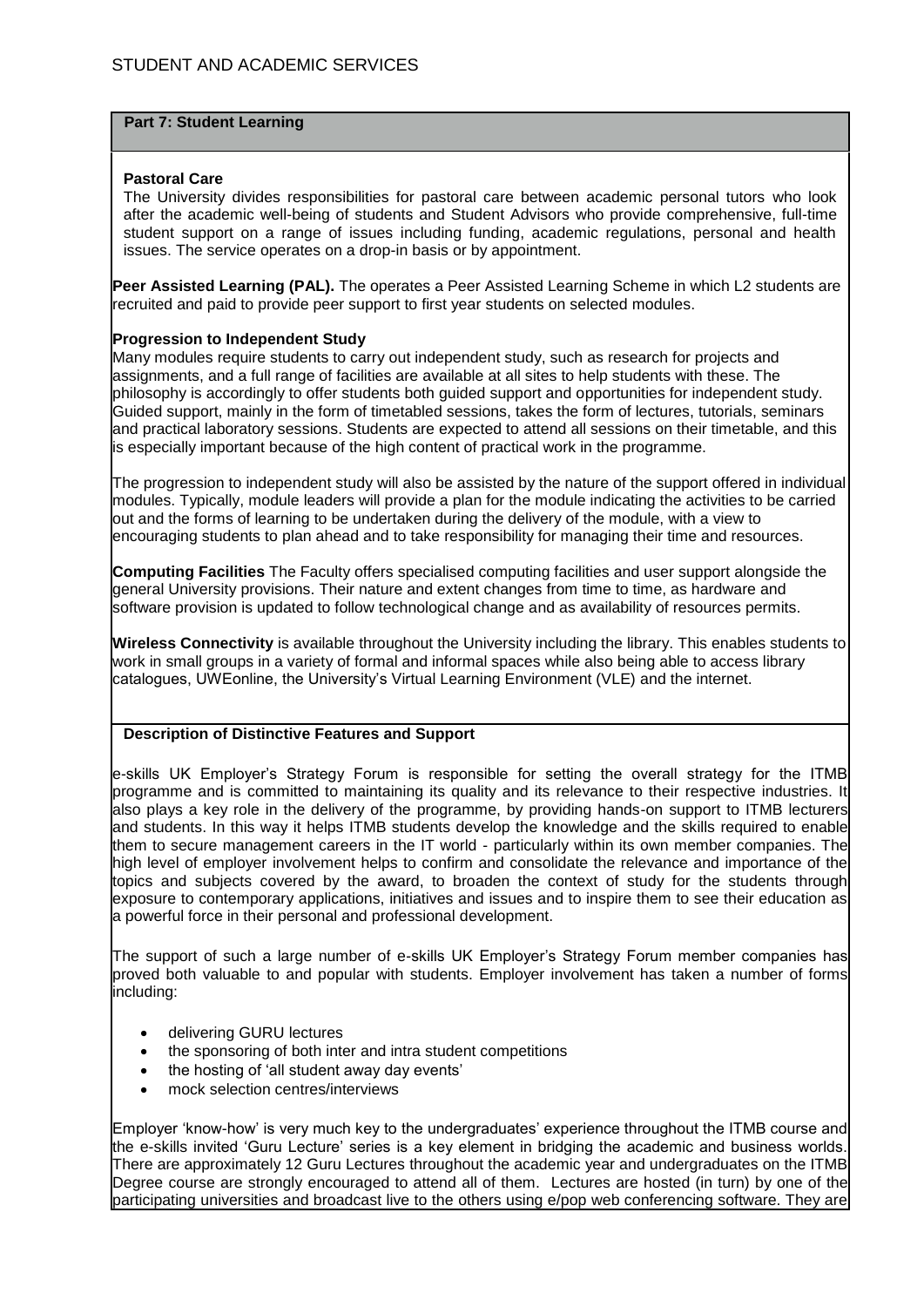#### **Part 7: Student Learning**

intended to inspire and motivate the students and to support their studies by showing the importance of theory to the world of practice. Speakers and topics are arranged in negotiation with the participating universities and span technology, business, project management and personal/interpersonal skills. The GURU lecture series is organised by e-skills primarily for the benefit of ITMB students, but other IS students are also invited to attend and frequently do.

Some extra sessions are run specifically for the benefit of second-year students on ITMB. With the focus on employability, representatives from members of the e-skills UK employer community (including BT, HP, IBM and the Environment Agency) run a series of workshops here at UWE at which they can tell students about their approach to graduate training and career development and about placement opportunities and internships. Recent graduates frequently attend (and often lead) these sessions in order to provide students with an insight into the nature of their employer's graduate development scheme and to tell students what their day-to-day working life is like. These sessions are geared primarily to second year students; however, final year students are also welcome to attend if they are able to do so.

Twice each year, ITMB students have the opportunity to practice their skills in front of executives from the ITMB partner companies at ITMB regional 'All Student Events'. At these events students from the various universities offering the award take part in a variety of inter-university first-year competitions, get help and advice from representatives of up to 50 different employers and listen to a number of keynote speakers. An important part of the event is an inter-university competition in which student teams present and defend their views on an employer defined 'business challenge'. UWE's first year inter-university competition entries are developed in PAL sessions, under the guidance of the second-year PAL tutors. Participation in these competitions helps students to develop personal and interpersonal and project management core skills as well as enhancing their knowledge and understanding of emerging areas of importance. It also helps to instil a strong sense of self-worth in both the participating students and the wider cohort, and helps students to understand that academic achievement is only one part of the skills mix required for success in life. PAL leaders benefit greatly from their role as facilitators of competition preparation and post-event critical reflection, especially in relation to the development of the skills and qualities of leadership and professionalism. Recent All Student Events have been held at the BT Tower in London, CA's Ditton Manor conference centre in Datchet, near Slough and Procter and Gamble's UK headquarters in Weybridge.

BSc ITMB students are offered one or more 'Mock Interview' days held at the head office of one of the ITMB partner companies. These days are run just as a professional interview/selection day would be, with the additional benefit of feedback and advice from members of the e-skills UK Employer's Forum. Last year, students were interviewed by representatives from: Accenture, Procter & Gamble Cisco, IBM, Logica, Morgan Stanley, ITV, the Metropolitan Police and Symantec.

## **Part 8: Reference Points and Benchmarks**

Description of *how* the following reference points and benchmarks have been used in the design of the programme:

QAA subject benchmark statements University strategies and policies Staff research projects Employer interaction and feedback

In designing the programmes, the faculty has drawn upon the following external reference points:

- The QAA Framework for Higher Education Qualifications in England, Wales and Northern Ireland
- The QAA Benchmark Statements for Computing and Business & Management
- UWE's Learning & Teaching Strategy
- E-skills UK Endorsement Document for the BSc Information Technology Management for Business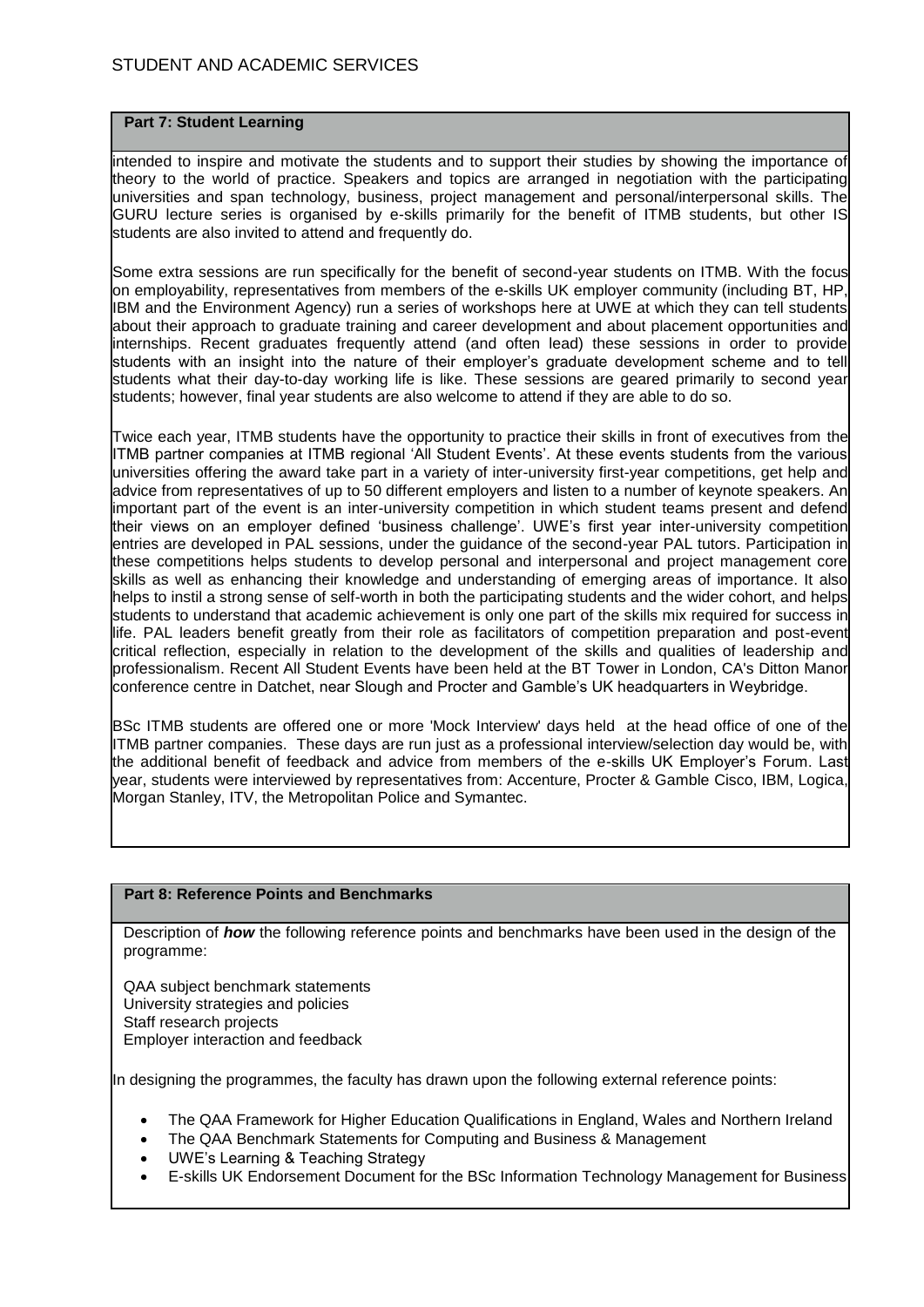## **Part 8: Reference Points and Benchmarks**

The QAA Framework for Higher Education Qualifications in England, Wales and Northern Ireland describes the attributes and skills expected of Honours graduates. It is our view that the learning outcomes of the programme are fully consistent with the qualification descriptor in the Framework, and hence that graduates are able to demonstrate that they meet the expectations of the Framework.

The curriculum for each programme draws on the QAA Subject Benchmark Statements for Computing and for Business & Management. The QAA Computing Benchmarking document recognizes that computing awards may be placed on a spectrum, with those covering a broad range of computing topics at one end, and those focusing on specialist areas, e.g. safety-critical systems, at the other. This award lies between the two extremes in that it provides a reasonably broad coverage of the main areas of computing applicable in the business context. The specified aims, objectives and philosophy leads to an award which conforms to the principles of course design in the benchmark statement. The QAA Business & Management benchmark explicitly recognises the important role of the study of Information Systems in the context of management, and the design of the programme reflects this.

UWE's Learning & Teaching Strategy has informed the Faculty's policy for the delivery of its programmes and this variation to a well-established programme is proposed in the light of the CSCT and BBS curriculum refresh projects. It also takes account of the policies and requirements set out in the Academic Board June 2011 Academic Portfolio Paper and the current FET Teaching, Learning and Assessment Strategy. In particular, it seeks to increase the efficiency of resource utilisation while continuing to promote the achievement of high quality outcomes through, for example:

- a common (and now improved) first year curriculum (with CSCT's proposed BSc(Hons) Business Information Technology);
- consolidation of the existing emphasis on partnership, student centred engagement and an appropriate balance of education, training and practice-based experience;
- an increased focus on ethical and professional issues relating to computing and digital media.

The ITMB degree is a National Degree endorsed by e-skills UK and developed with the help of some of the UK's leading companies. The qualification process to receive the e-skills UK endorsement requires the UWE programme to meet the learning outcomes and teaching style developed by the e-skills UK Employers Strategy Forum (ESF) under the key headings of: business, technology, personal and interpersonal and project. The ITMB programme received initial endorsement from e-skills UK on 14 March 2006, subject to validation by UWE and agreement of outstanding points (which were subsequently agreed).

A revised set of learning outcomes were published by the e-skills UK Employer's Strategy Forum in January 2009 and were taken into account when seeking re-endorsement. The programme was subject to rigorous review in 2011 and the UWE ITMB programme was granted e-skills UK endorsement for a further five years.